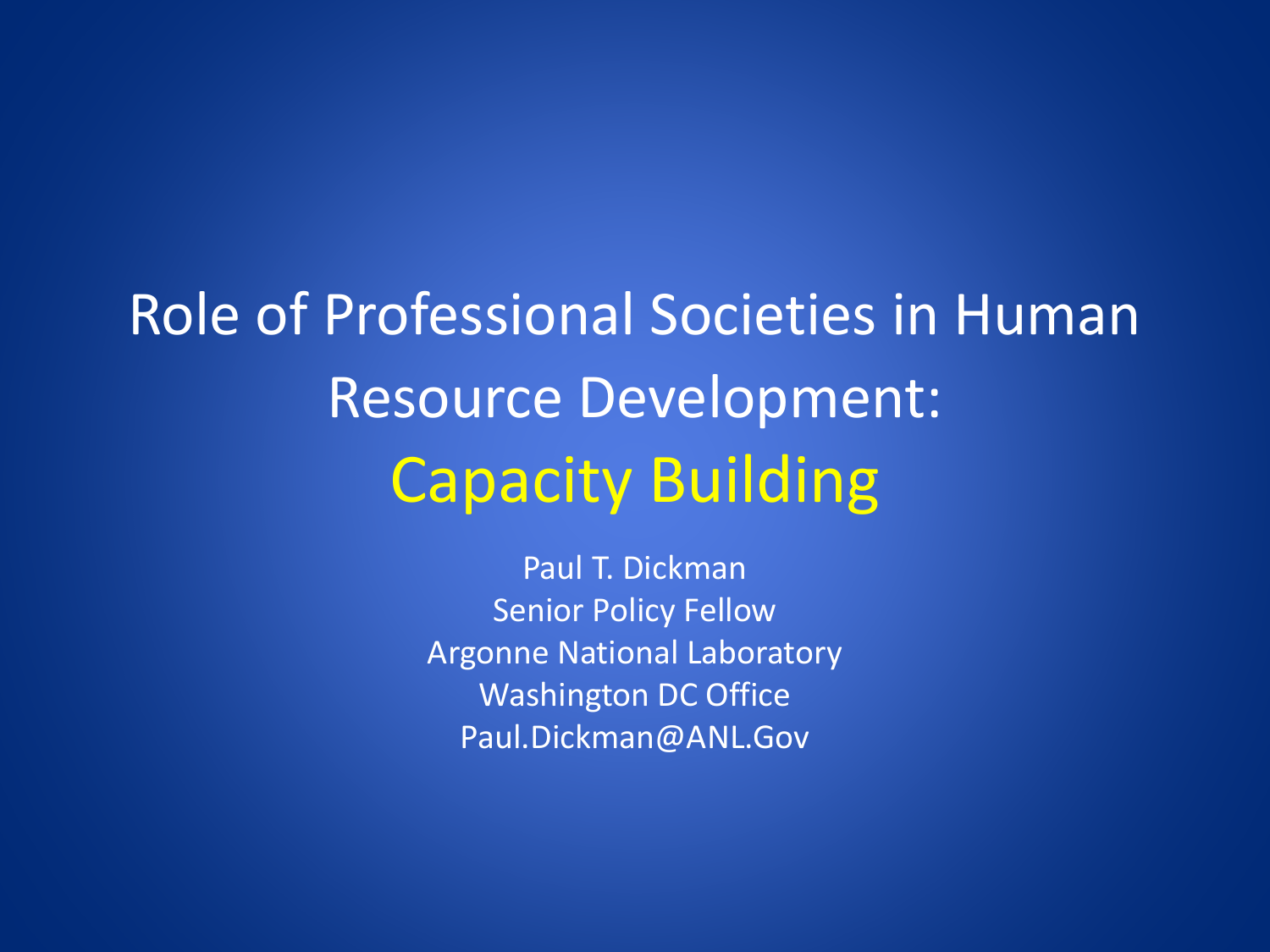## Capacity and Capacity Building

- Capacity the ability to perform or to produce something.
- United Nation's perspective adds "perform functions effectively, efficiently, or sustainably."
- Capacity has both human resource and institutional components.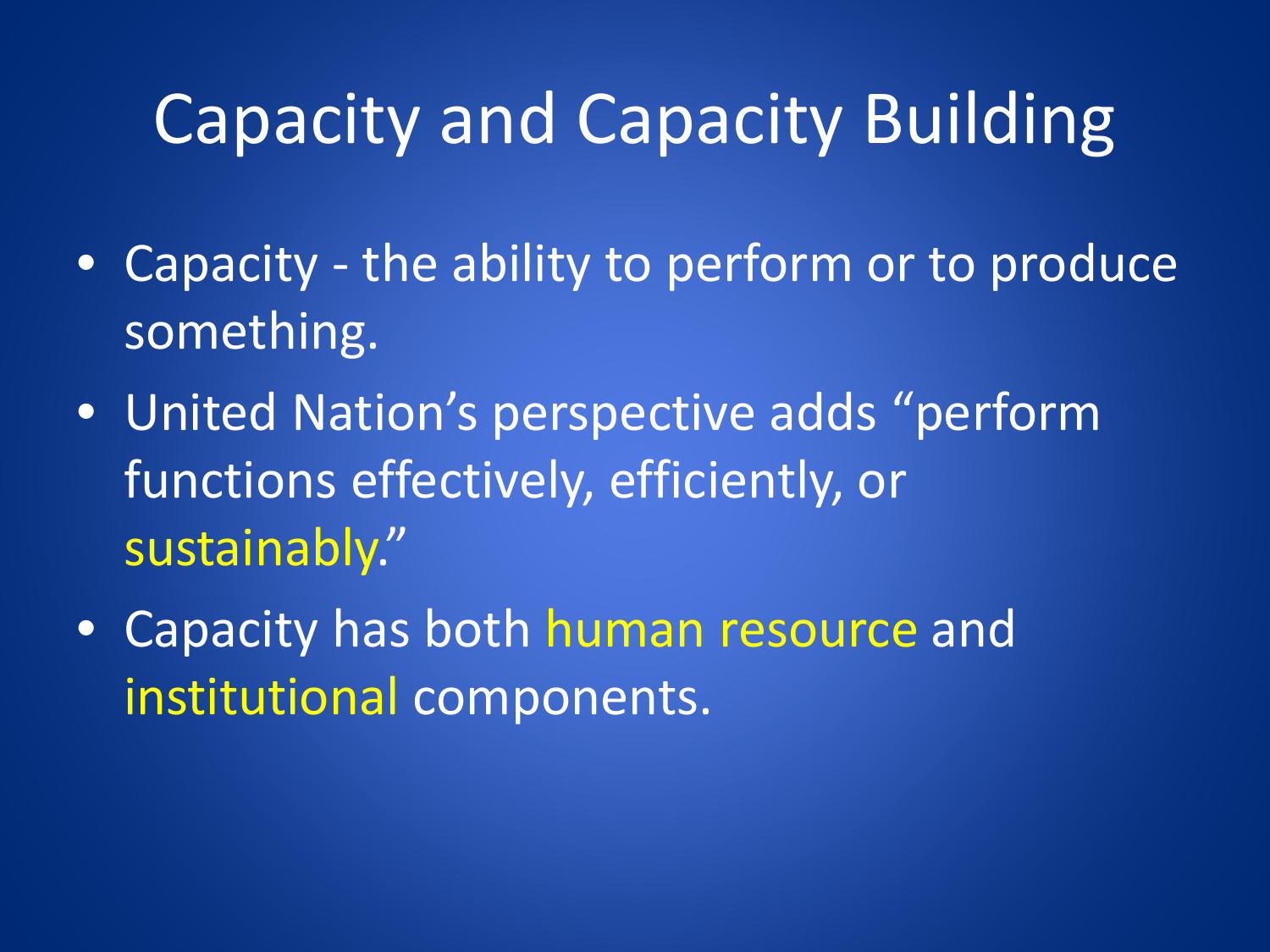#### Human and Institutional Capacity

- Human Capacity capable of performing tasks needed to achieve developmental goals.
- Institutional Capacity organizational structures and processes that enable achievement of developmental goals.
- Together Human and Institutional capacity create sustainable skills and knowledge base to transfer to future generations.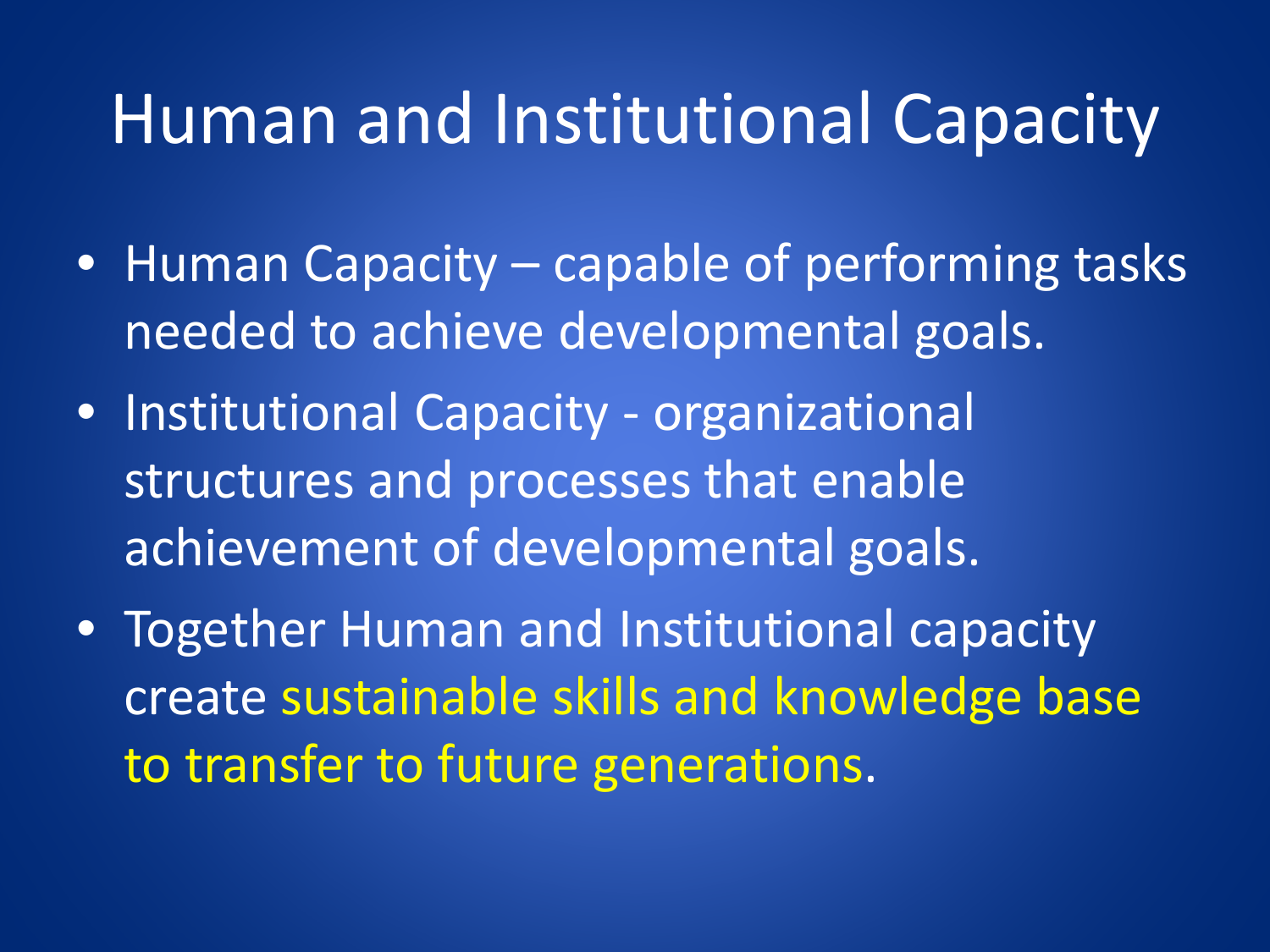#### Artisans and Apprentices

Earliest Western formal "professions" date from Roman system of artisans and apprentices. Institutionalized training and generational knowledge transfer

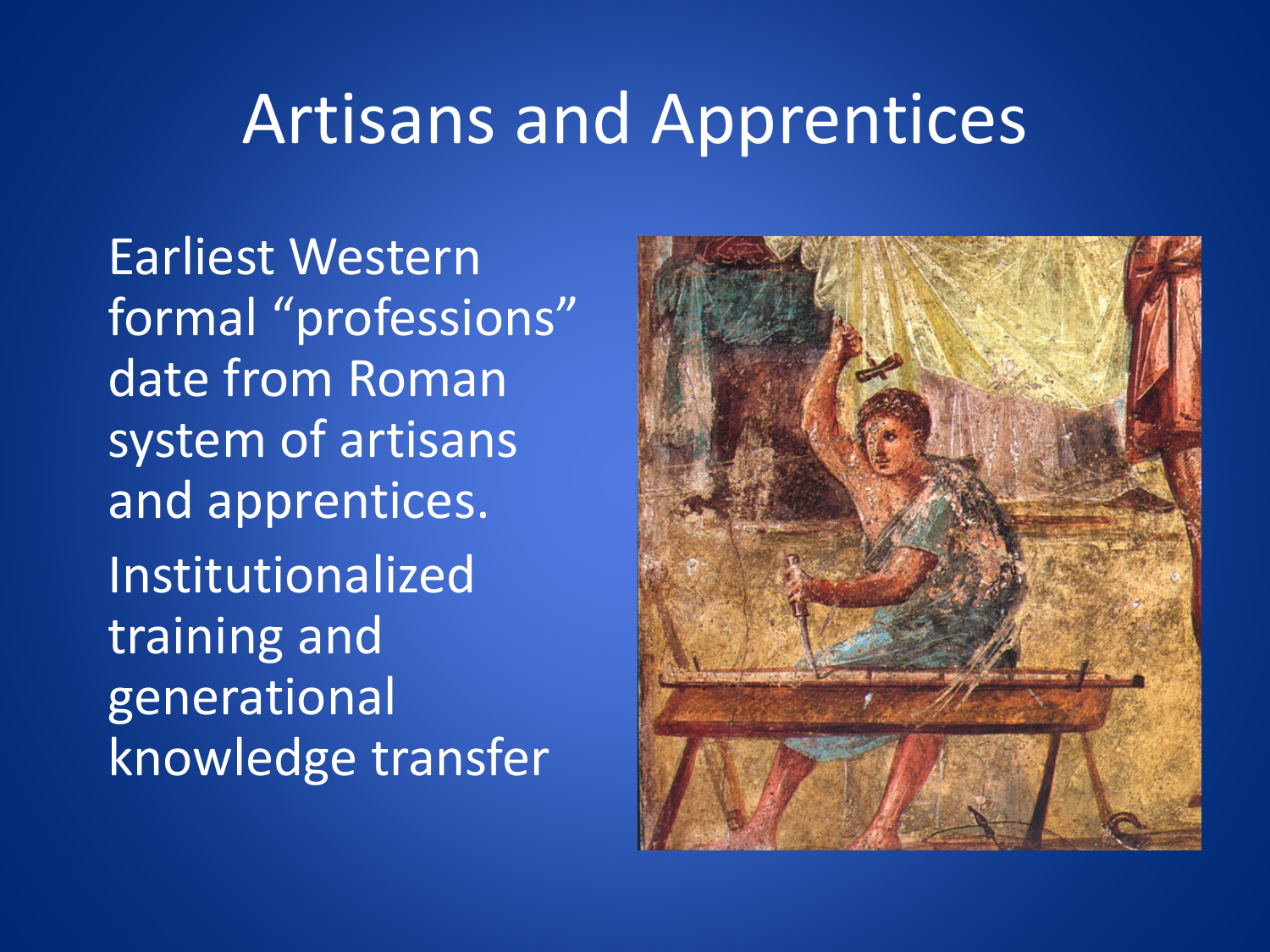# Guilds and Guild Halls



Guild systems promoted levels of mastery as well as exclusionary and protective business practices Precursor to establishment of unions and accreditation & certification systems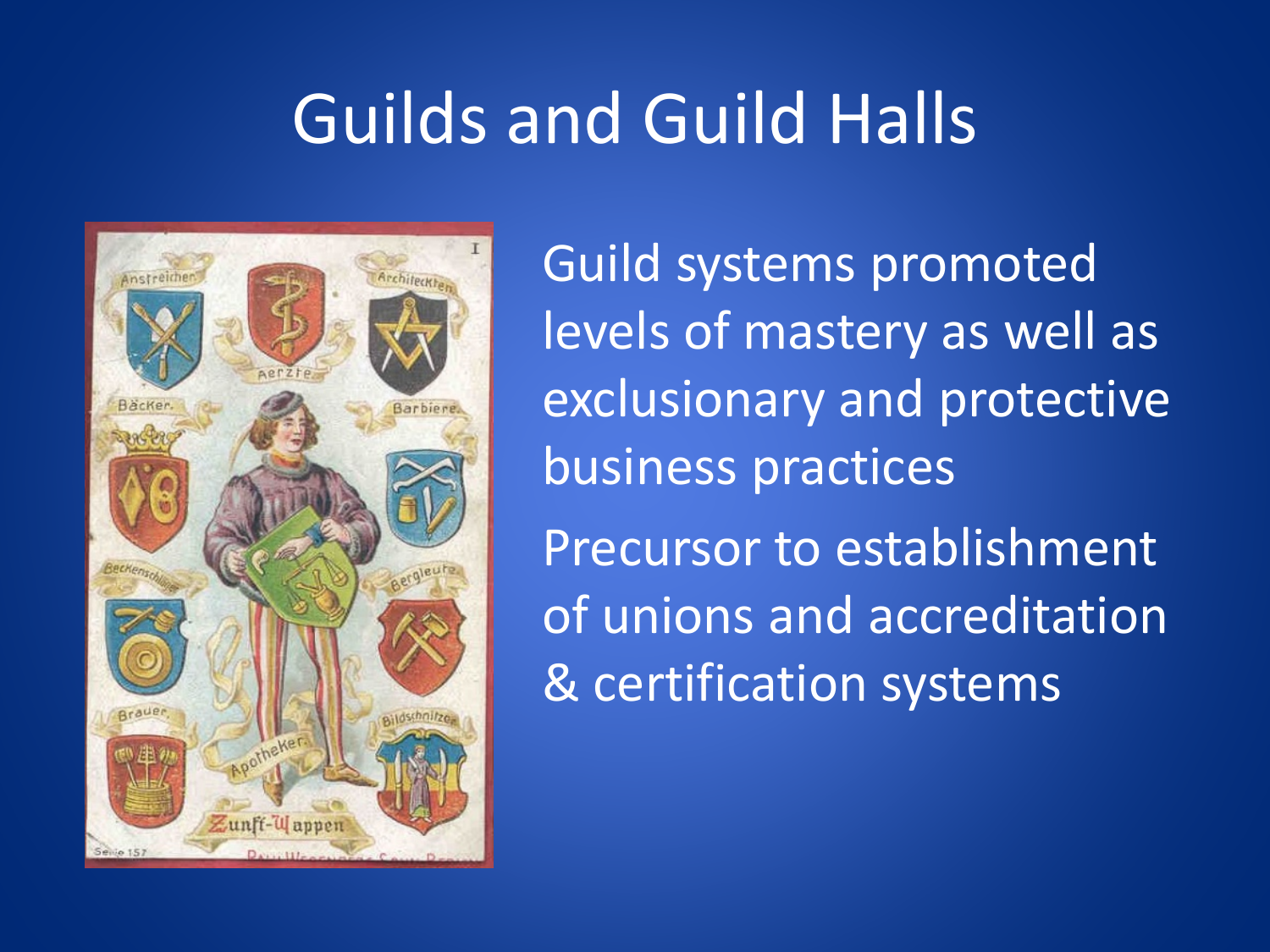# Transition from Academia to Professional Capacity

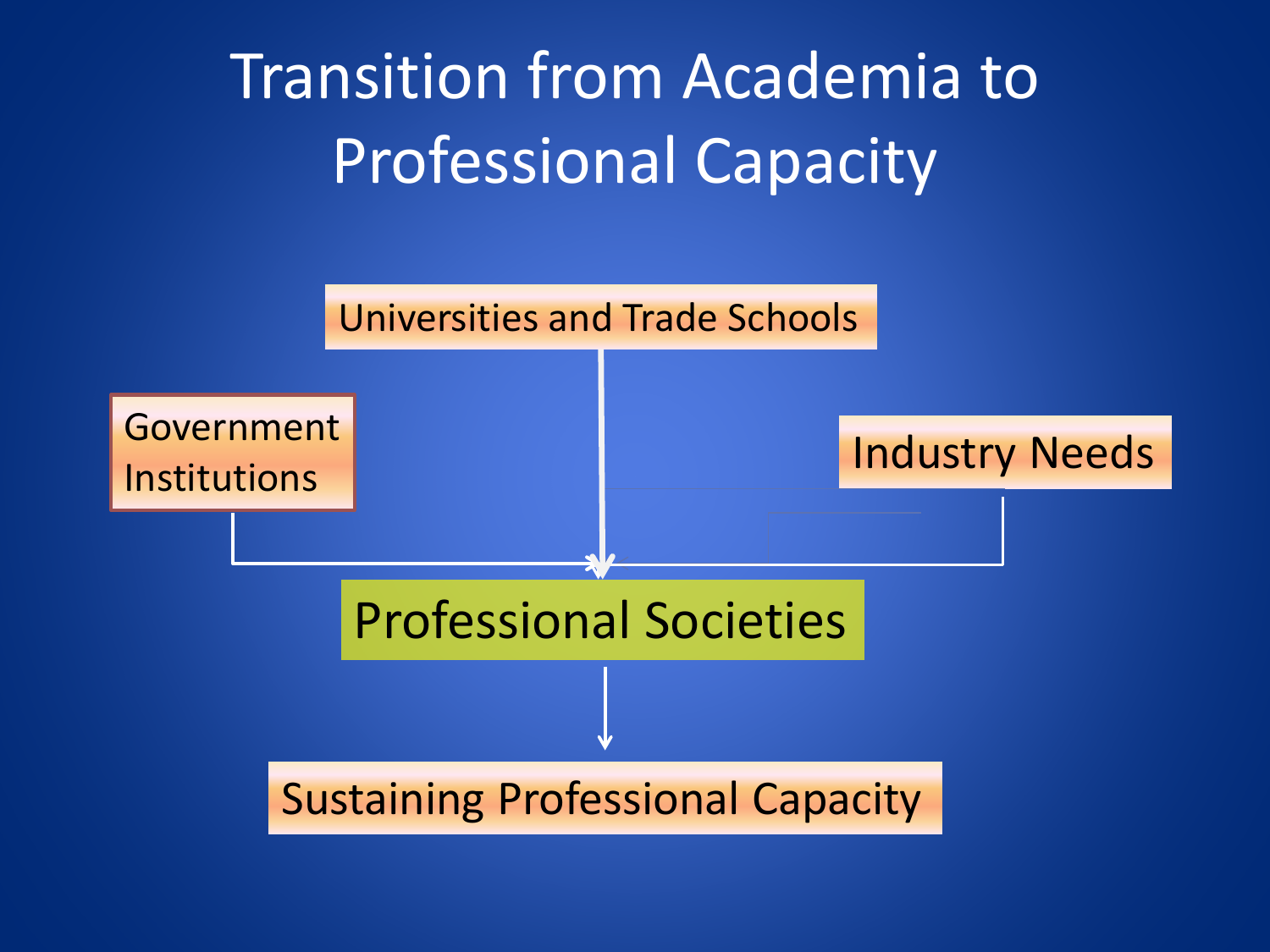#### Basic Types of Professional Societies

- Certifying / Professional Licensing
- Standards Setting
- Educational
- All of the Above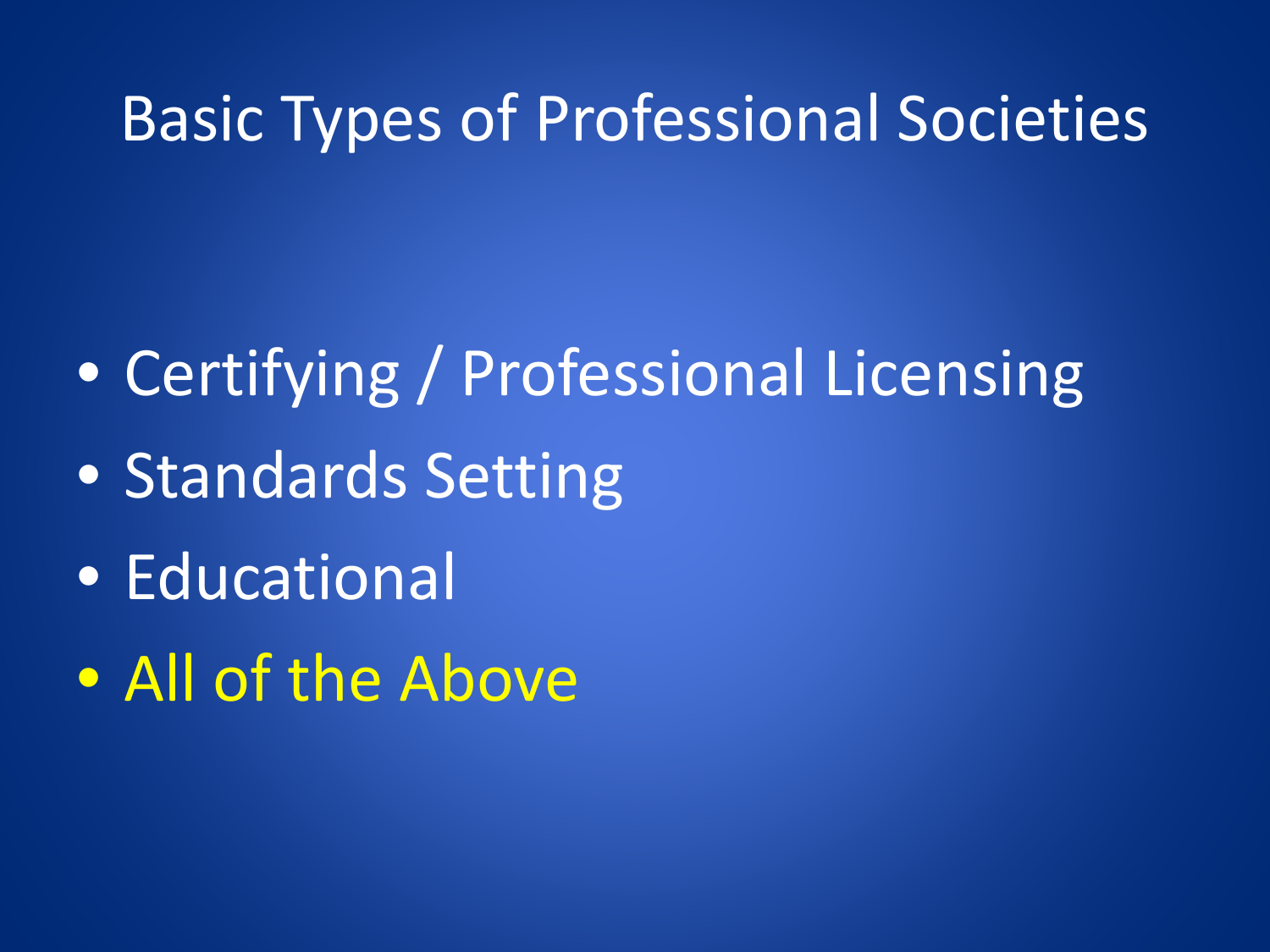#### Professional Certification Societies

The American National Standards Institute (ANSI), Standard 1100-- professional certifying organization must meet two requirements:

- 1. Deliver an assessment based on industry knowledge, independent from training courses or course providers.
- 2. Grant a time-limited credential to anyone who meets the assessment standards.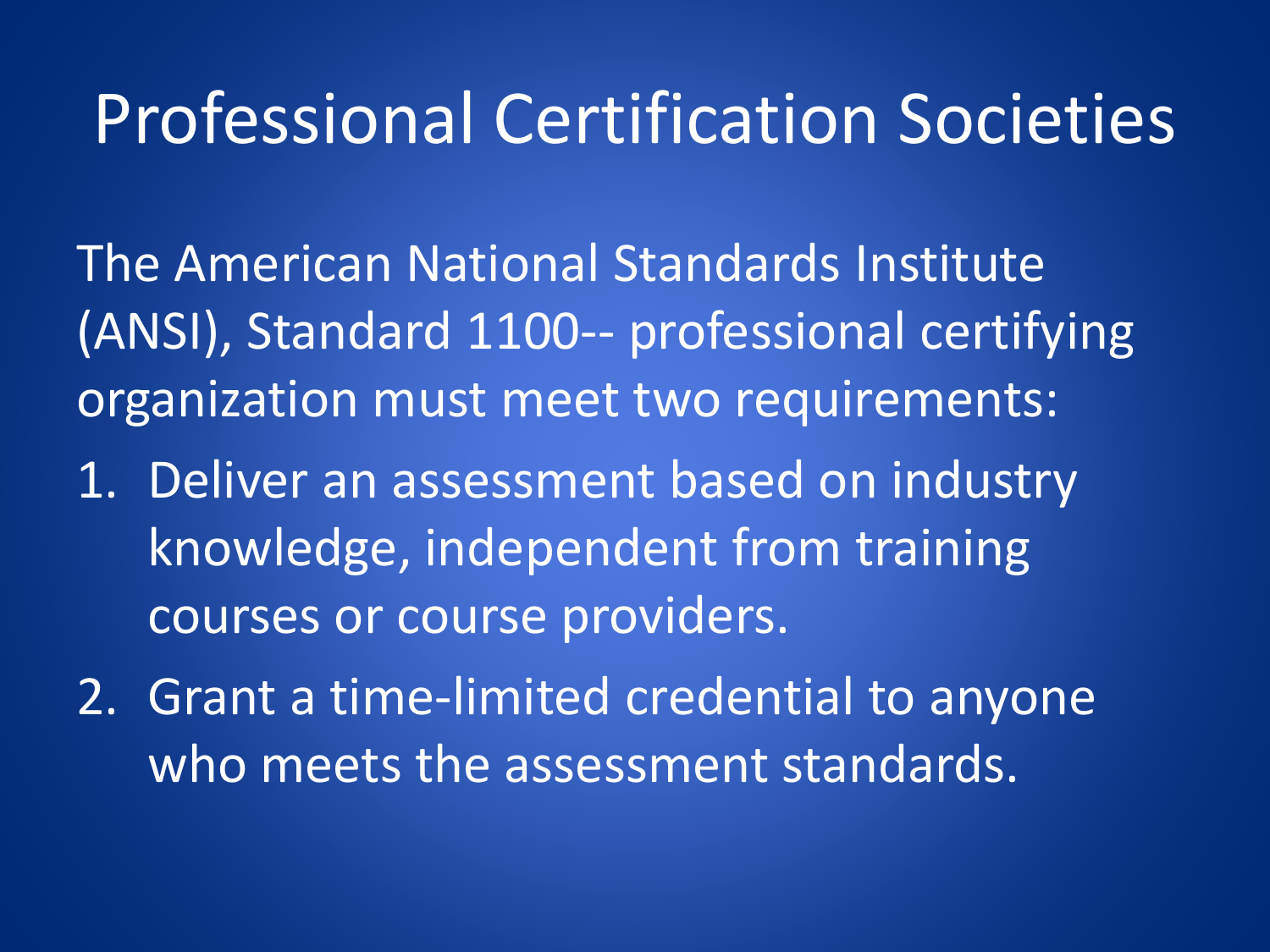# Basic Characteristics of Professional **Societies**

- Defined professional requirements (versus social societies)
- Established Code of Conduct /Ethics
- Member continuing education
- Public information and policy positions
- Advocacy of the profession rather than an industry (versus trade association)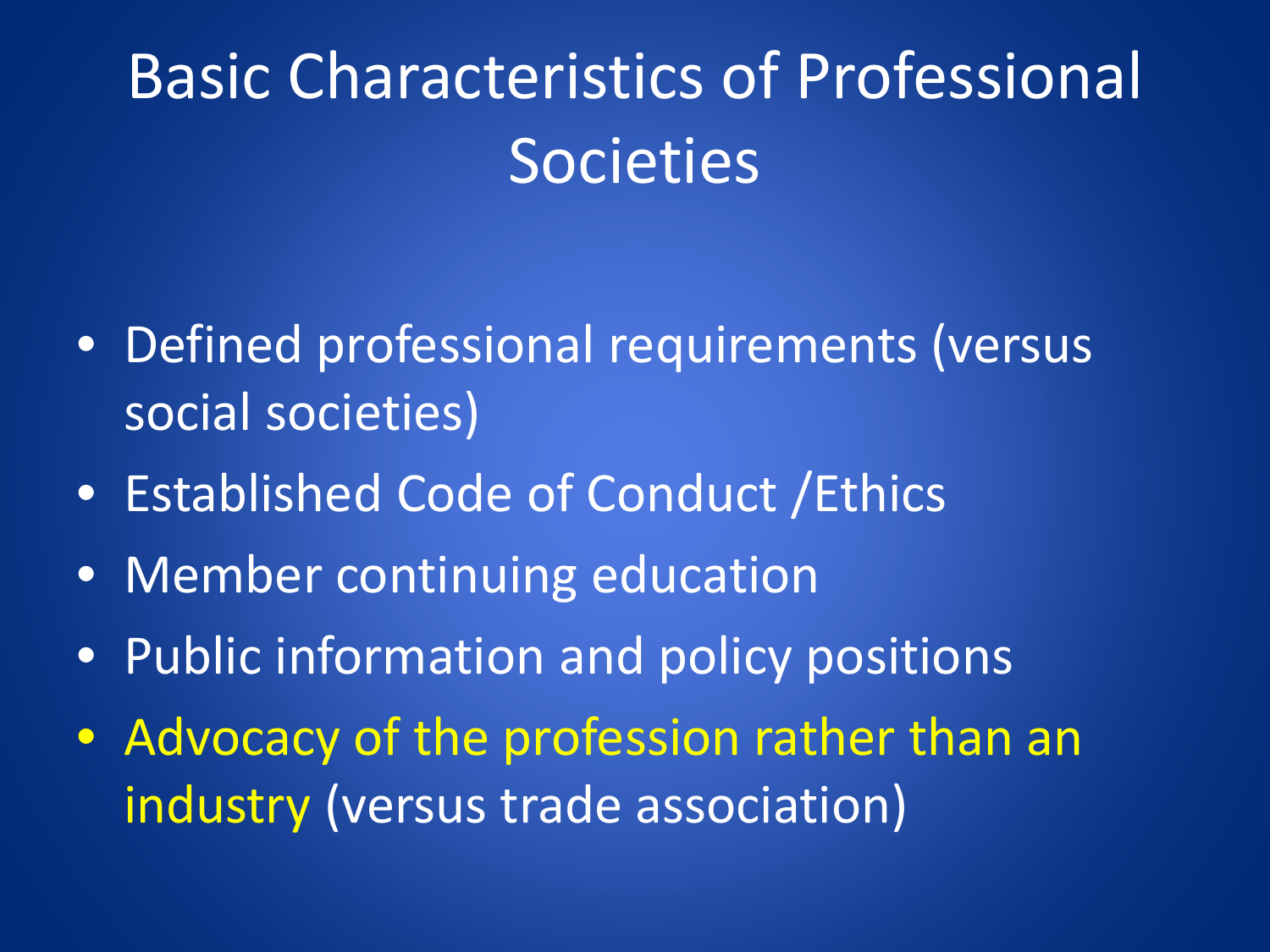#### Professional Development

#### *"Professional development is a life-long learning process"*

- Participation in Professional Societies enhance formal training programs
- Provide external/independent review of capabilities and competency
- Facilitates career advancement and improves credibility of organizations and businesses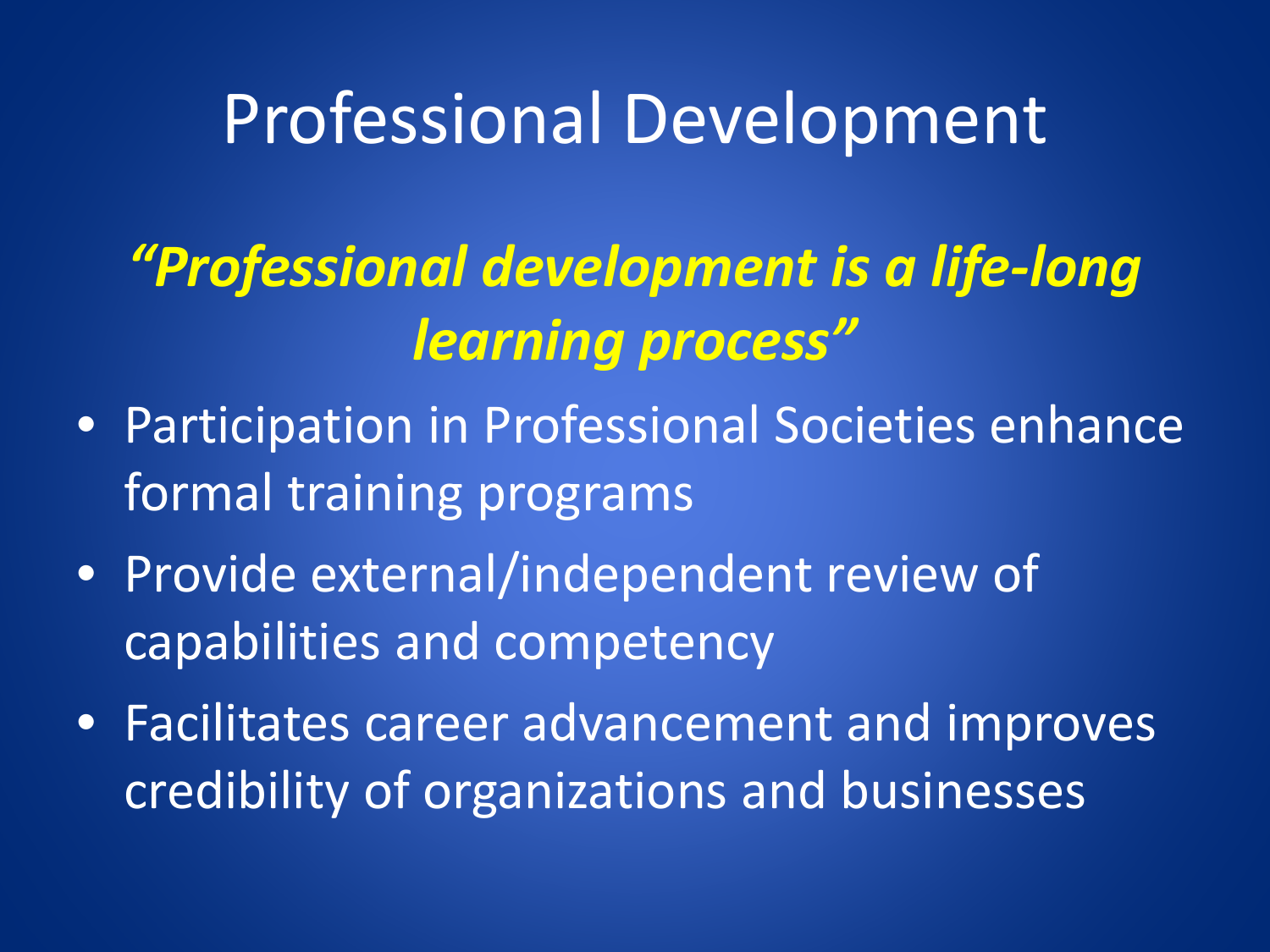## Basic Professional Obligations

- Support and promote good professional practices
- Promote networks of individuals concerned with professional development
- Provide information on all aspects of professional development
- Monitor external policies and programs that may affect the profession
- Cooperate with other national and international organizations that support the profession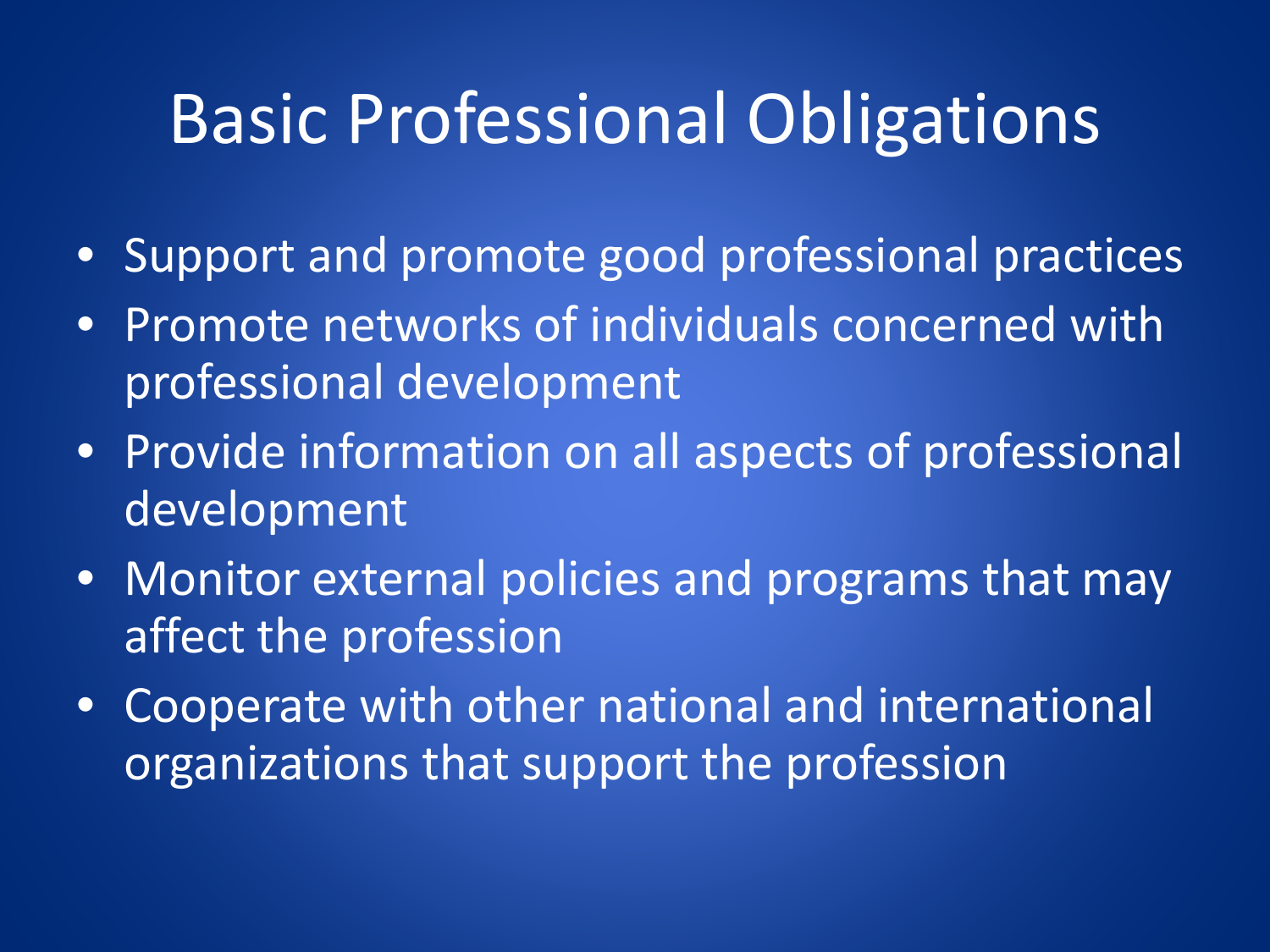# Professional Society Benefits: Conclusions

- Provide an essential bridge from the academic environment to professional standing.
- Code of Conduct, Skill Certification, and advocacy of Professional excellence are benefits in stakeholder dialogue
- Trans-national sharing of information needed to promote professional conduct
- Building blocks for sustainable capacity.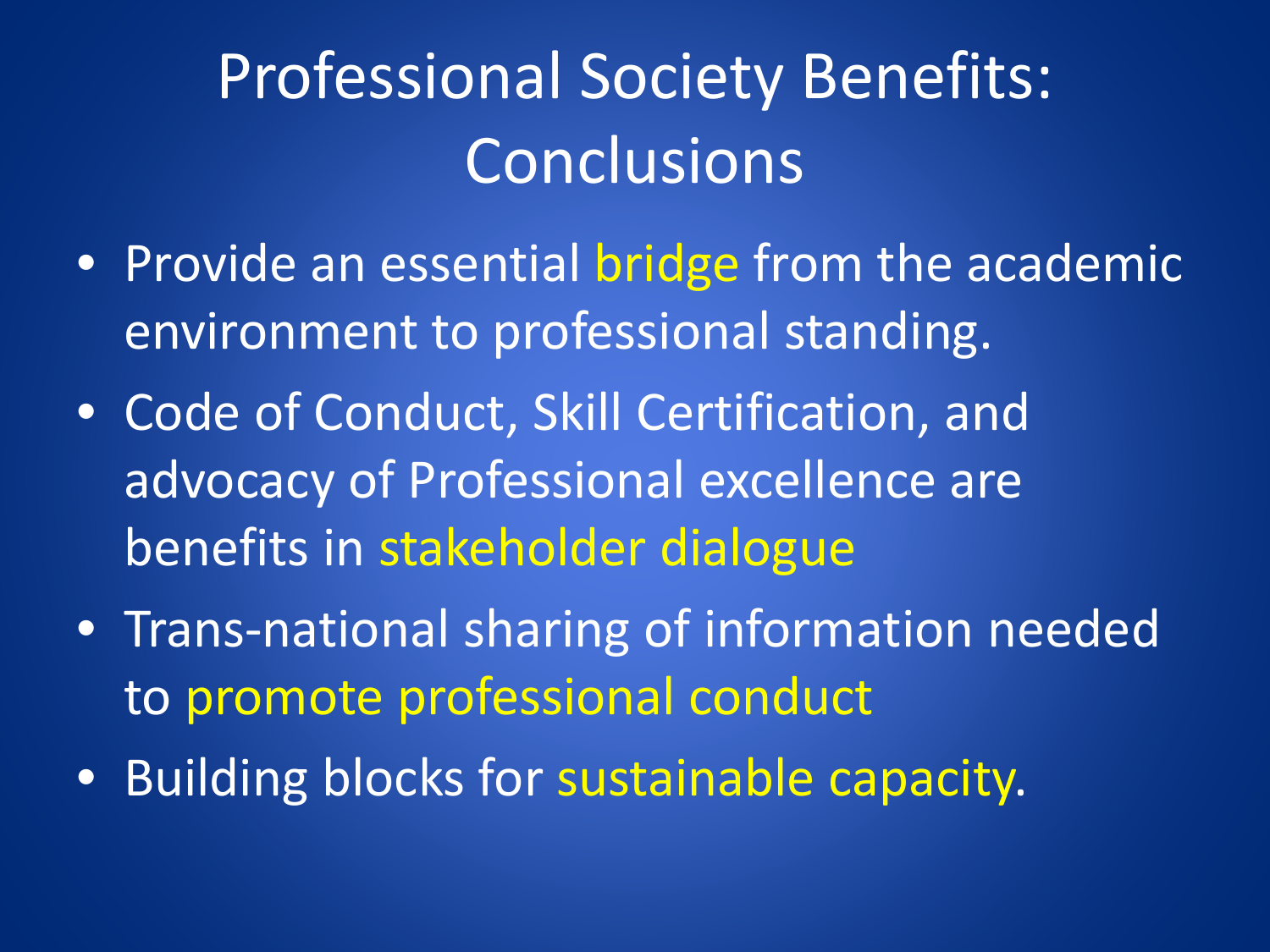## Nuclear Professional Societies

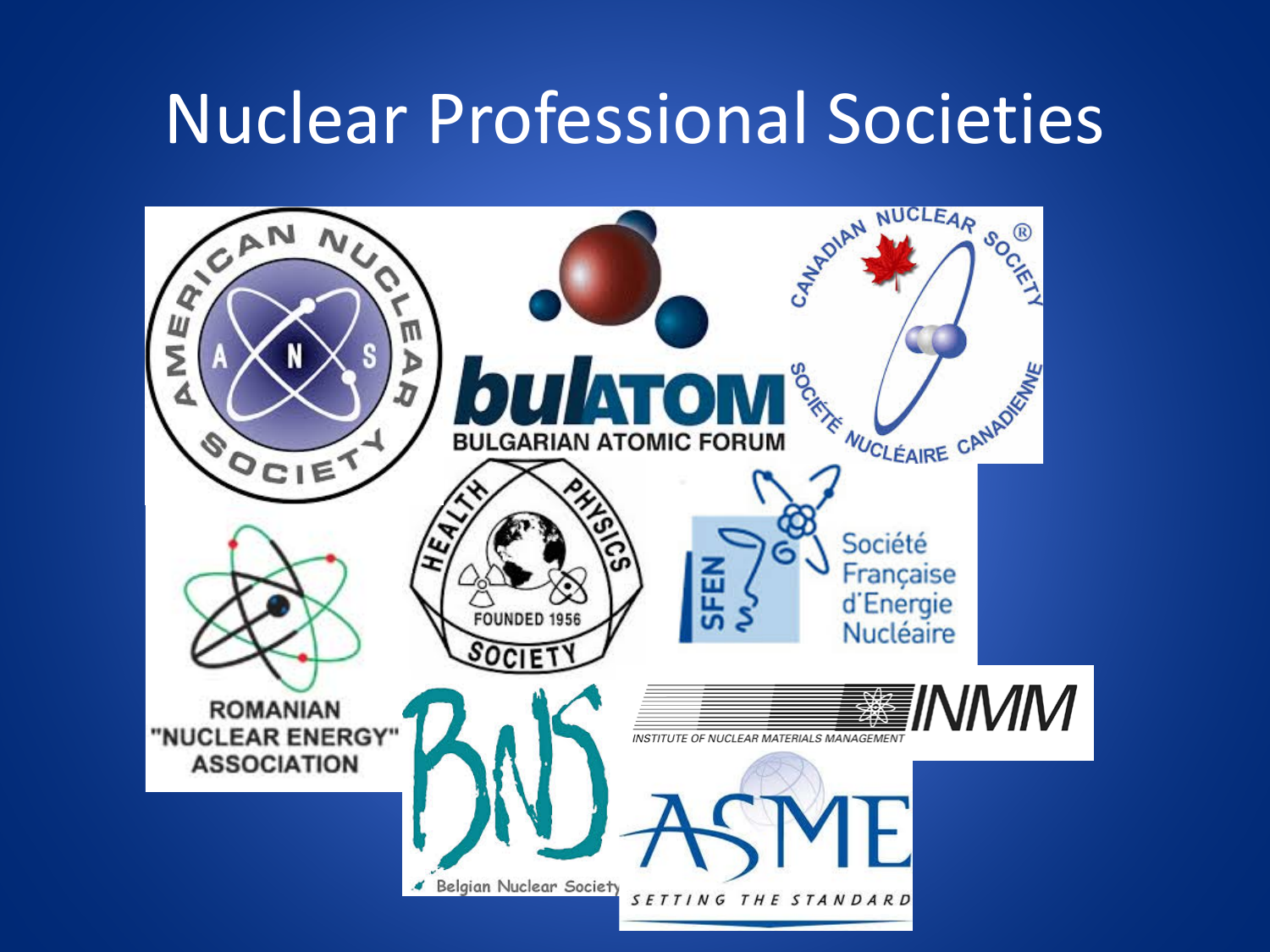# 8<sup>th</sup> International Conference on Isotopes – [www.8ici.org](http://www.8ici.org)



- American Nuclear Society and World Council on Isotopes
- August 24-28, 2014
- Chicago Hyatt Regency
- Registration Open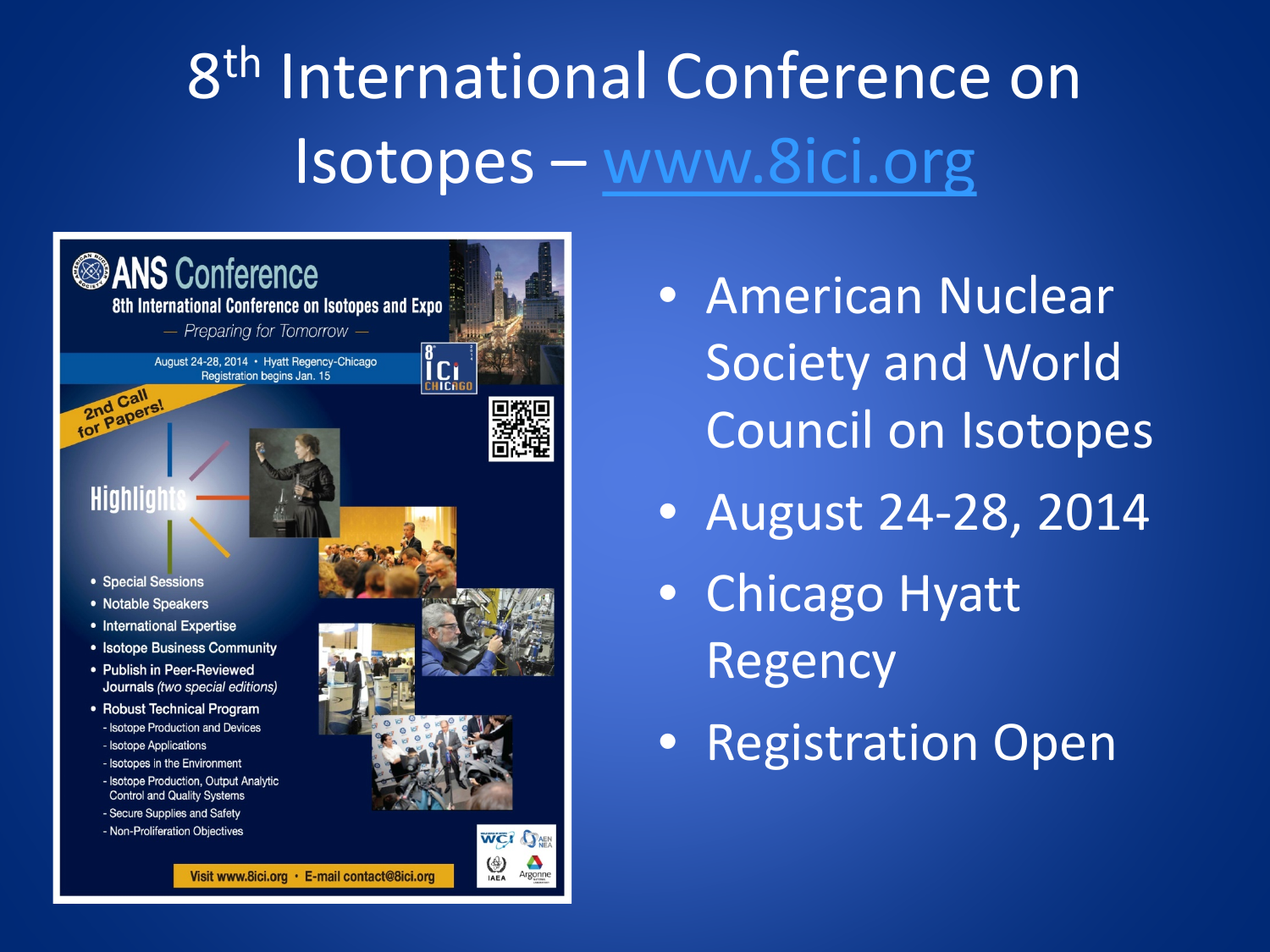# **Thank You Romania!**

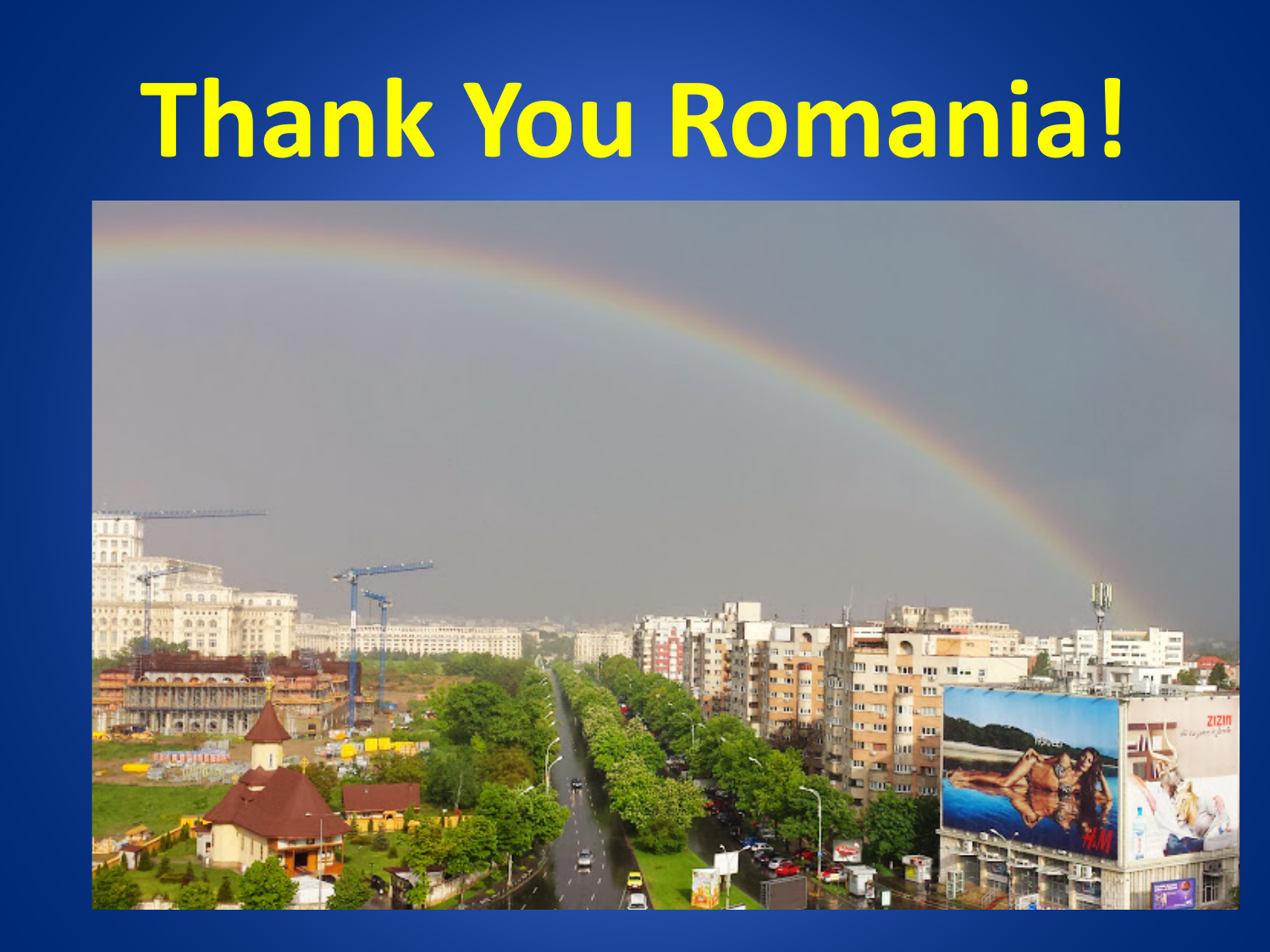#### **ALTERNATE SLIDES**